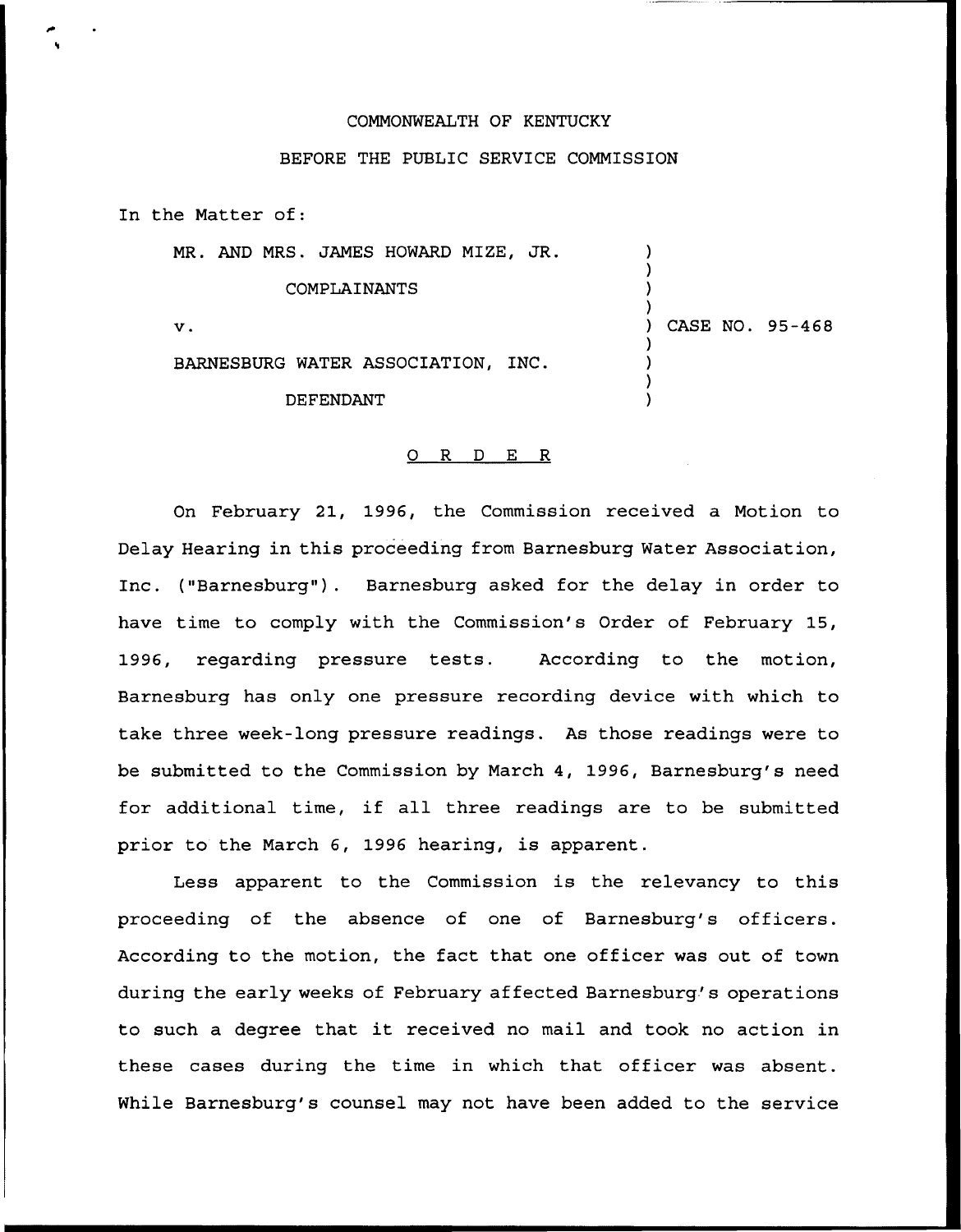list in this proceeding until January 31, 1996, Barnesburg itself has been properly served by the Commission with all Orders since this case was initiated. Furthermore, Barnesburg's counsel has been aware of this proceeding for some time as he filed an Answer to an Order of the Commission on behalf of his client on November 6, 1995.

The only relevant fact contained in Barnesburg's Motion to Delay Hearing is thus, due to the fact it only has one pressure recording device, that it needed three full weeks from the receipt of the Commission's February 15, 1996 Order to comply with that Order. Barnesburg should thus be given until March 18, 1996 to provide the Commission with a pressure recording chart showing the actual 24-hour continuously measured pressure available to the Complainants at their meter. This is an additional two weeks. The heaxing should be delayed accordingly. There is nothing in the motion to support Barnesburg's request to delay the hearing until "at least March 27, 1996."

IT IS THEREFORE ORDERED that:

1. Barnesburg's Motion to Delay hearing is granted in part.

2. The hearing scheduled for March 6, 1996 is delayed until March 20, 1996, at 9:00 a.m., Eastern Standard Time, in Hearing Room 1 of the Commission's offices at 730 Schenkel Lane, Frankfort, Kentucky. This case will still be heard simultaneously with Cases No.  $95-469^1$  and No.  $95-471.^2$ 

 $-2-$ 

 $\mathbf{1}$ Case No. 95-469, Juanita Allene Mize v. Barnesburg Water<br>Association, Inc.

 $\overline{a}$ Case No. 95-471, Paul and Frances Mize v. Barnesburg Water Association, Inc.